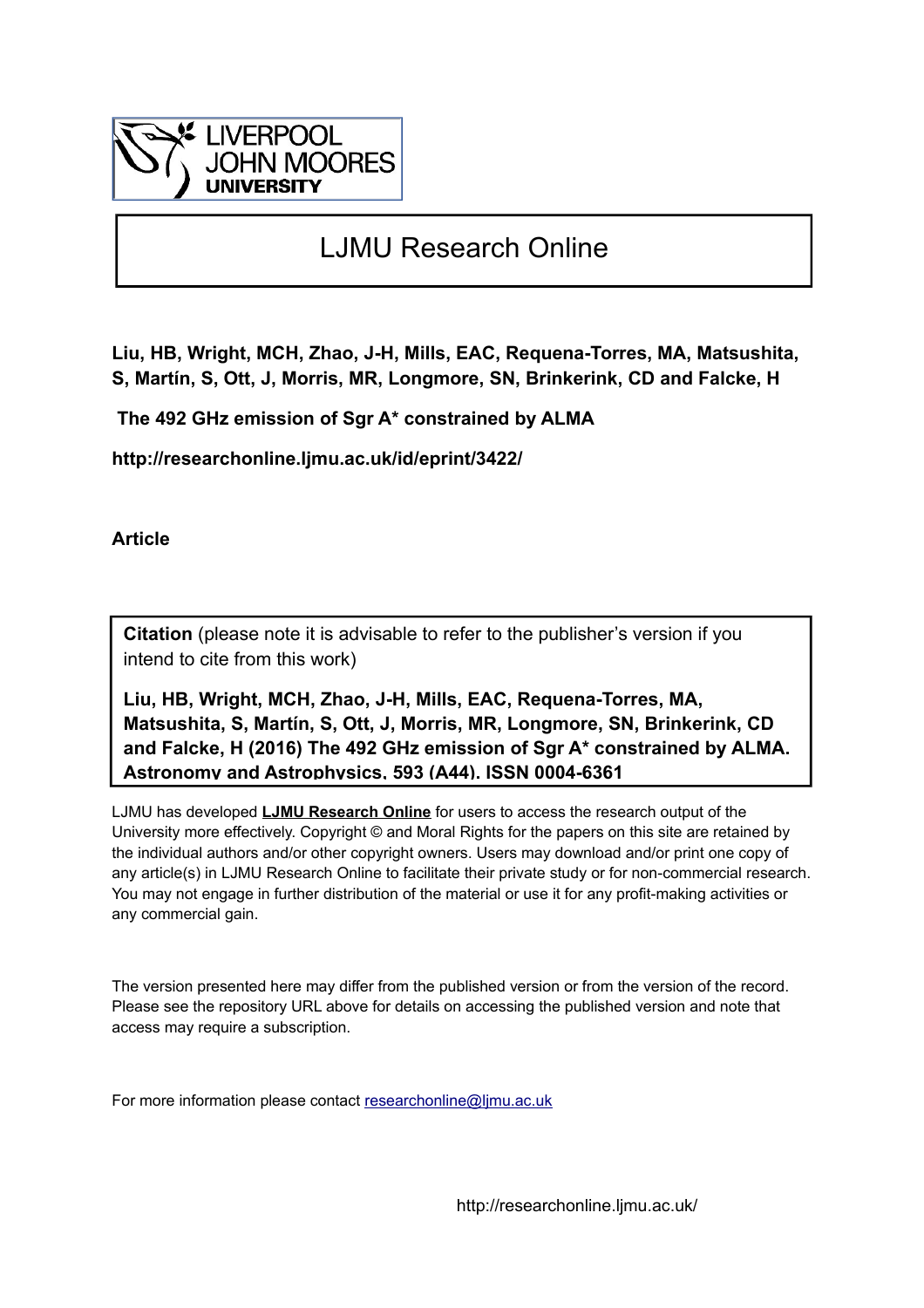# **The 492 GHz emission of Sgr A\* constrained by ALMA**

Hauyu Baobab Liu<sup>1,2</sup>, Melvyn C. H. Wright<sup>3,</sup>, Jun-Hui Zhao<sup>4</sup>, Elisabeth A. C. Mills<sup>5</sup>, Miguel A. Requena-Torres<sup>6</sup>, Satoki Matsushita<sup>2</sup>, Sergio Martín<sup>7,8</sup>, Jürgen Ott<sup>5</sup>, Mark R. Morris<sup>9</sup>, Steven N. Longmore<sup>10</sup>, Christiaan D. Brinkerink<sup>11</sup>, and Heino Falcke<sup>11</sup>

<sup>1</sup> European Southern Observatory (ESO), Karl-Schwarzschild-Str. 2, D-85748 Garching, Germany e-mail: baobabyoo@gmail.com

- <sup>2</sup> Academia Sinica Institute of Astronomy and Astrophysics, P.O. Box 23-141, Taipei, 106 Taiwan<sup>2</sup>
- <sup>3</sup> Department of Astronomy, Campbell Hall, UC Berkeley, Berkeley, CA 94720
- <sup>4</sup> Harvard-Smithsonian Center for Astrophysics, 60 Garden St, MS 78, Cambridge, MA 02138<br><sup>5</sup> National Bodie Astronomy Observatory, 1003 Longwills Bd, Sessence NM 97901, USA
- <sup>5</sup> National Radio Astronomy Observatory, 1003 Lopezville Rd, Socorro, NM 87801, USA<br><sup>6</sup> Spees Telessons Science Institute 2700 Sep Mertip Dr. Peltimore MD 21218, USA
- <sup>6</sup> Space Telescope Science Institute, 3700 San Martin Dr., Baltimore,MD 21218, USA
- <sup>7</sup> European Southern Observatory, Alonso de Córdova 3107, Vitacura, Santiago
- 8 Joint ALMA Observatory, Alonso de Córdova 3107, Vitacura, Santiago, Chile
- <sup>9</sup> Dept. of Physics & Astronomy, University of California, Los Angeles, CA 90095-1547 USA<br><sup>10</sup> Astrophysics Becearch Institute Liverpool John Mogres University 146 Brownlow Hill L2.
- <sup>10</sup> Astrophysics Research Institute, Liverpool John Moores University, 146 Brownlow Hill, L3 5RF
- <sup>11</sup> Department of Astrophysics/IMAPP Radboud University Nijmegen P.O. Box 9010 6500 GL Nijmegen The Netherlands

Received February 15, 2016; accepted March XX, 2016

#### **ABSTRACT**

Aims. Our aim is to characterize the polarized continuum emission properties including intensity, polarization position angle, and polarization percentage of Sgr A\* at ∼492 GHz. This frequency being well into the submillimeter-hump where the emission is supposed to become optically thin, allows us to see down to the event horizon. Hence the reported observations contain potentially vital information on black hole properties. We have compared our measurements with previous, lower frequency observations, which provides information in the time domain.

Methods. We report continuum emission properties of Sgr A\* at ∼492 GHz, based on the Atacama Large Millimeter Array (ALMA) observations. We measured fluxes of Sgr A\* from the central fields of our ALMA mosaic observations. We used the observations of the likely unpolarized continuum emission of Titan, and the observations of Ci line emission, to gauge the degree of spurious polarization.

Results. The flux of 3.6±0.72 Jy during our run is consistent with extrapolations from the previous, lower frequency observations. We found that the continuum emission of Sgr A\* at ∼492 GHz shows large amplitude differences between the XX and the YY correlations. The observed intensity ratio between the XX and YY correlations as a function of parallactic angle may be explained by a constant polarization position angle of ~158°±3°. The fitted polarization percentage of Sgr A\* during our observational period is 14% $\pm$ 1.2%. The calibrator quasar J1744-3116 we observed at the same night can be fitted to Stokes I = 252 mJy, with 7.9% $\pm$ 0.9% polarization in position angle P.A. =  $4.1^\circ \pm 4.2^\circ$ .

Conclusions. The observed polarization percentage and polarization position angle in the present work appear consistent with those expected from longer wavelength observations in the period of 1999-2005. In particular, the polarization position angle at 492 GHz, expected from the previously fitted  $167^\circ \pm 7^\circ$  intrinsic polarization position angle and  $(-5.6\pm 0.7)\times 10^5$  rotation measure, is  $155^{+9}_{-8}$ , which is consistent with our new measurement of polarization position angle within  $1\sigma$ . The polarization percentage and the polarization position angle may be varying over the period of our ALMA 12m Array observations, which demands further investigation with future polarization observations.

**Key words.** black hole physics — Galaxy: center — polarization — submillimeter — techniques: interferometric

# **1. Introduction**

The sub-Eddington accretion of the nearest supermassive black hole, Sgr A\* (∼4×10<sup>6</sup> *M*⊙, e.g. Schödel et al. 2002; Ghez et al. 2005; Gillessen et al. 2009), has inspired a tremendous amount of observational and theoretical activity (see Yuan & Narayan 2014 for a complete review of existing theories). This include monitoring observations at multiple wavelengths to probe synchrotron emission, which may be from the innermost part of an accretion flow, or the footpoint of a jet (Falcke et al. 2000; Liu et al. 2007; Falcke et al. 2009; Huang et al. 2009; more below), and has motivated very long baseline millimeter interferometric observations (e.g. Johnson et al. 2015, and references therein).

Observations of the polarization position angle and the polarization percentage of the synchrotron emission over a broad range of frequency, may provide information about the geometry and the magnetic field configuration of the accretion flow (Bromley et al. 2001; Liu et al. 2007; Huang et al. 2009), and can diagnose the black hole accretion rate on small scale via deriving Faraday rotation (more below). Previous strong constraints on the linear polarization percentage in the 4.8-112 GHz bands (Bower et al. 1999a, 1999c, 2001), and the detected linear polarization at the 83-400 GHz bands (Aitken et al. 2000; Bower et al. 2003, 2005; Macquart et al. 2006; Marrone et al. 2006a, 2007), have given rise to a model in which linearly polarized radiation is emitted from within a few gravitational radii around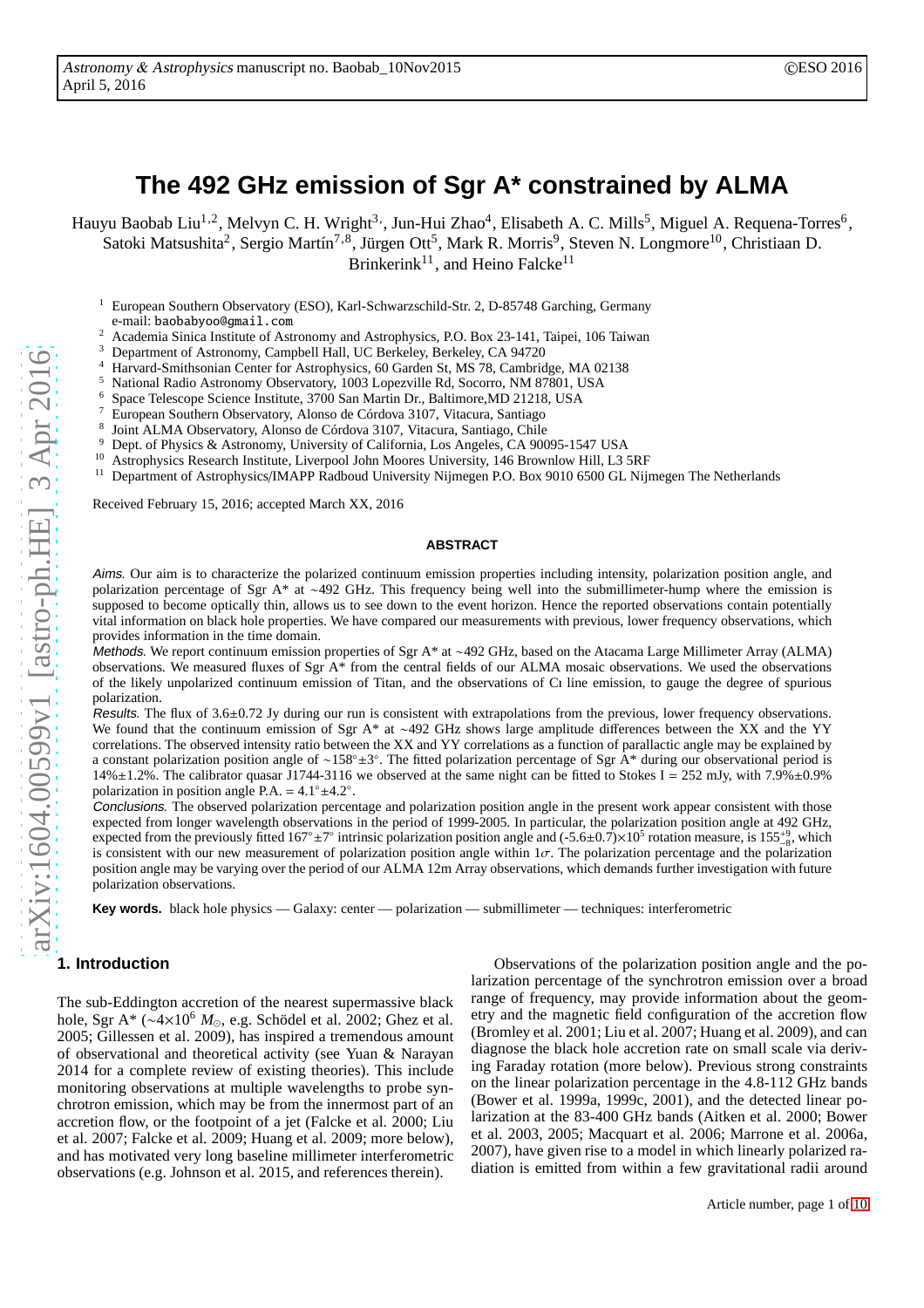Sgr A\*, and is further Faraday depolarized by the ionized accretion flow foreground to Sgr A\*. This model is supported by the detection of circularly polarized emission in the 1.4-15 GHz bands (Bower et al. 1999b; Bower et al. 2002; Sault & Macquart 1999; see also the measurements at 230 and 345 GHz by Muñoz et al. 2012). These observations have constrained the accretion rate of Sgr A<sup>\*</sup> to be between  $2 \times 10^{-9}$  and  $2 \times 10^{-7}$   $M_{\odot}$ yr<sup>-1</sup>. On the other hand, the observed variation of Sgr A\*, including large millimeter flares (Zhao et al. 2003, 2004; Marrone et al. 2006), indicates that the accretion may not be stationary.

In this work, we report new constraints on the polarized emission of Sgr A\* at 492 GHz, based on Atacama Large Millimeter Array (ALMA) 12m-Array and Compact Array (ACA) mosaic observations towards the Galactic center. Our new highfrequency observations provide important, long lever arms in the frequency and time domains for comparison with submillimeter, millimeter, and radio bands observations carried out between 1999 and 2005. In particular, our observing frequency should be above the turnover frequency at which the emission becomes optically thin (Marrone et al. 2006b). Moreover, we are able to reliably diagnose polarizion, which provides the highest frequency interferometric polarization observations so far, and hence tells of the intrinsic polarization. Our works are pioneering future observations to probe variability, which are crucial to understand the physics of Sgr A\*.

Details of our observations and data reduction are provided in Section [2.](#page-2-0) Our results are given in Section [3.](#page-3-0) In Section [4](#page-6-0) we address potential systematic biases, and present the comparison of our results with previous observations. A brief conclusion is provided in Section [5.](#page-8-0)

#### <span id="page-2-0"></span>**2. Observations and Data Reduction**

The ALMA 12m-Array (consisting of 12 m dishes) mosaic observations of 149 fields were carried out on 2015 April 30 (UTC 06:48:32.4–08:04:38.4), with 39 antennas. The array consisted of 19 Alcatel antennas (DA), 18 Vertex antennas (DV), and 2 Mitsubishi antennas (PM). These observations approximately covered a 55"×80" rectangular region. The pointing and phase referencing center of the central field was R.A. (J2000)  $=17^{\text{h}}45^{\text{m}}40^{\text{s}}.036$ , and decl. (J2000) =-29°00′28″.17, which is approximately centered upon Sgr A\*. We configured the correlator to provide four 1.875 GHz wide spectral windows (spws), covering the frequency ranges of 491.3-493.2 GHz (spw 0), 489.3-491.2 GHz (spw 1), 479.2-481.1 GHz (spw 2), and 481.0- 482.9 GHz (spw 3), respectively. The observations were designed to cover the Ci line and the CS 10-9 line, with rest frequencies are 492.16065 GHz and 489.75093 GHz, respectively. The frequency channel spacing was 1953.125 kHz (∼1.2 km s<sup>-1</sup>). The receivers are aligned in a parallel-linear configuration, which yielded the XX and YY linear correlations. The X polarization of the receivers is aligned radially in the receiver cryostat, with Y being aligned perpendicular to X (private communications with Ted Huang and Shin'ichiro Asayama). According to ALMA specifications, the accuracy of this alignment is within 2 degrees. The absolute feed alignment was obtained from the raw data, using the CASA software package (McMullin et al. 2007) command tb.getcol('RECEPTOR\_ANGLE'), and can be referenced from the ALMA Cycle 3 Technical Hand- $book<sup>1</sup>$  $book<sup>1</sup>$  $book<sup>1</sup>$ .

The range of *uv* spatial frequencies sampled by the 12m-Array observations is 25-570 kλ. The system temperature (*Tsys*) ranged from ∼500-1000 K. The mosaic field was Nyquist sampled in hexagonal packing, with an on-source integration time of 12.08 seconds for each of the 149 mosaic fields. We observed J1744-3116 approximately every 10 minutes for gain calibrations. We observed Titan and J1833-2103 for absolute flux and passband calibrations, respectively.

The Atacama Compact Array (ACA; consisting of ten 7 m dishes) observations were carried out on 2015 April 30 (UTC 05:35:00.0–07:30:00.1) with 10 available antennas. All 10 antennas shared an identical (Mitsubishi, 7m) design. The ACA observations approximately covered the same field of view as the 12m-Array mosaic. The pointing and phase referencing center of the central field was also on Sgr A\*. The correlator setup of the ACA observations was identical to that of the 12m-Array mosaic. The ACA observations sampled a *uv* spacing range of 14-80 kλ. The mosaic field was Nyquist sampled in hexagonal packing. Due to unspecified technical issues, the ACA observations were terminated at the middle of the track. Therefore, the southeastern half of the observed region had a 60.6 seconds onsource integration time for each mosaic field, while the northwestern half had a 30.3 seconds on-source integration time for each mosaic field. This led to different sensitivity and *uv* coverages for the southeastern and the northwestern fields. Like the 12 m observations, *Tsys* values ranged from ∼500-1000 K. We again observed J1744-3116 approximately every 10 minutes for gain calibrations, and observed Titan and J1517-2422 for absolute flux and passband calibrations, respectively.

There are currently no available single-dish data to provide information on the zero-spacing fluxes for these observations.

A priori calibrations including the application of  $T_{sys}$  data, the water vapor radiometer (wvr) solution (which is only provided for the 12m-Array observations), antenna based passband calibrations, gain amplitude and phase calibrations, and absolute flux scaling, were carried out using the CASA software package (McMullin et al. 2007) version 4.3.1. To enhance the signal to noise ratio, we first solved for and applied phase offsets between the four spectral windows, based on scans on the passband calibrator. We then derived gain calibration solutions. The gain phase solutions were derived separately for the XX and YY correlations, while the gain amplitude solutions were derived from the average of XX and YY correlations. We derived gain phase solutions for both individual spectral windows and averaging all spectral windows together. We ultimately chose to use the latter, as the wvr solutions for the 12m-Array data in spw 1 and 3 have poorer qualities, which led to massive data flagging when deriving gain phase solutions for individual spectral windows independently. We also tested whether applying or not applying the wvr solutions changed the quality of our final images; ultimately although the difference was minimal, we chose to apply the wvr solutions to the 12m data. We confirmed that the qualities of continuum images generated from all spectral windows are consistent (e.g., any differences are a result of the available bandwidths in spectral line-free channels). There was also significant interference due to atmospheric lines in spw 3, which degraded its continuum sensitivity.

The absolute flux scaling was derived incrementally from the gain amplitude solutions, combining all scans. The scans on Titan were largely flagged due to interference from spectral lines. Therefore, absolute flux referencing for both the 12m-Array and ACA observations is subject to a large uncertainty (e.g. ∼20 %, empirically). This can lead to the mismatched flux levels be-

<span id="page-2-1"></span><sup>1</sup> https://almascience.eso.org/proposing/call-for-proposals/technicalhandbook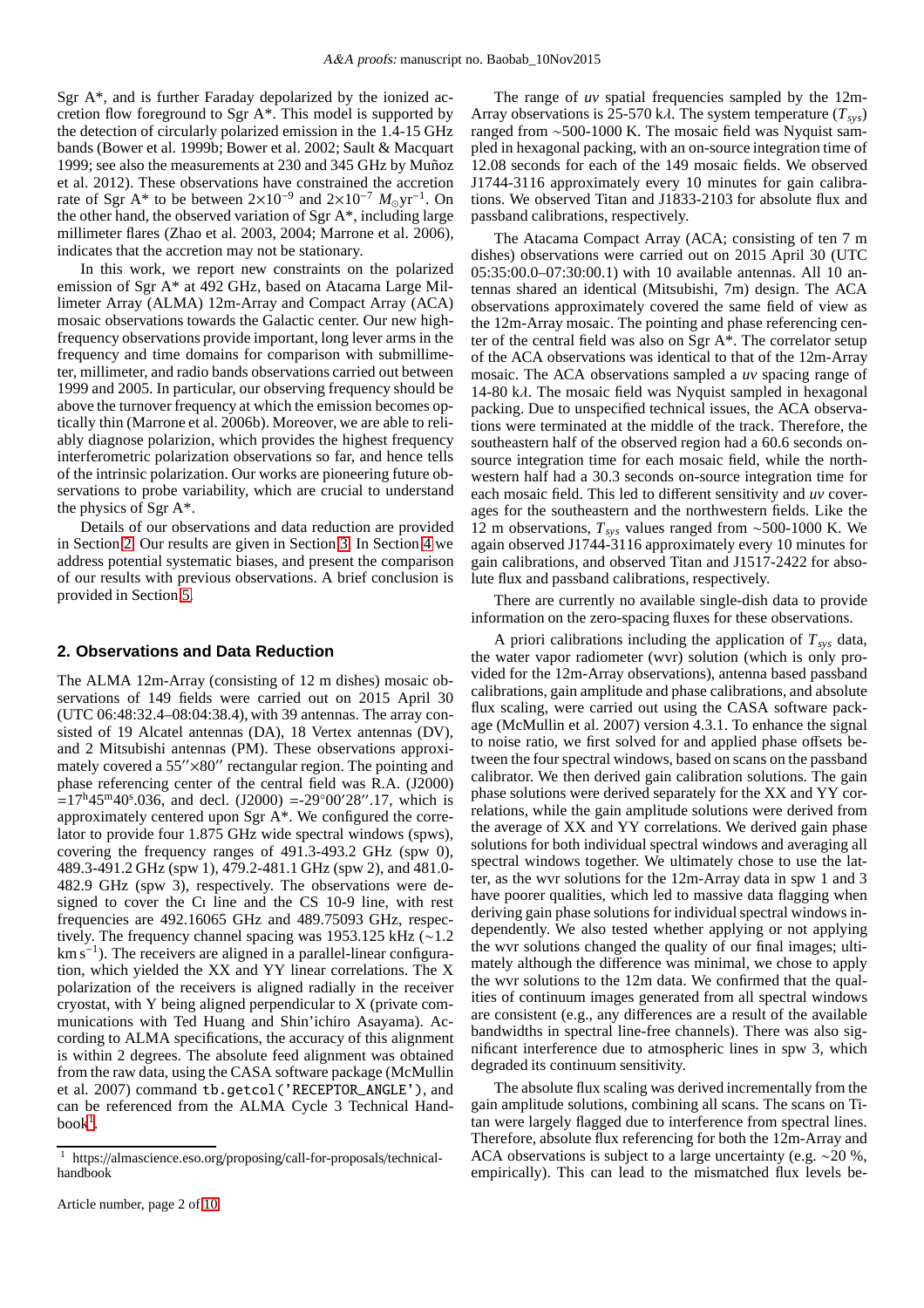Table 1. Observed fluxes of Sgr A\* (from a vector averaging at Sgr A\* in the visibility domain, prior to correction of primary beam attenuation)

<span id="page-3-1"></span>

| Field ID         | Correlation | Average amplitude | <b>Amplitude Standard Deviations</b> | Parallactic angle |
|------------------|-------------|-------------------|--------------------------------------|-------------------|
|                  |             | (Jy)              | (Jy)                                 | (°)               |
| -18              | XX          | 2.23              | 0.54                                 | $-42.4$           |
|                  | YY          | 1.85              | 0.52                                 |                   |
| 25               | XX          | 2.05              | 0.54                                 | $-40.3$           |
|                  | YY          | 1.69              | 0.51                                 |                   |
| $\boldsymbol{0}$ | XX          | 4.18              | 0.54                                 | $-23.0$           |
|                  | YY          | 3.14              | 0.53                                 |                   |
| 94               | XX          | 2.39              | 0.69                                 | 5.5               |
|                  | YY          | 2.03              | 0.64                                 |                   |
| 101              | XX          | 1.99              | 0.66                                 | 9.0               |
|                  | <b>YY</b>   | 1.76              | 0.63                                 |                   |
| 133              | XX          | 1.83              | 0.62                                 | 28.6              |
|                  | YY          | 2.00              | 0.64                                 |                   |
| 134              | XX          | 1.75              | 0.62                                 | 29.0              |
|                  | YY          | 1.89              | 0.63                                 |                   |

<sup>1</sup>The apparently higher amplitudes measured from field 0 than from the other fields is because that Sgr A\* was observed approximately at the center of field 0 (see Figure [1\)](#page-4-0).

tween the 12m-Array and the ACA observations, and errors in the observed spectral indices.

We fitted the continuum baselines from line-free channels, using the CASA task uvcontsub. After executing uvcontsub, we generated a continuum data set for each spectral window, by averaging the line free channels. We then exported the calibrated continuum data and the continuum-subtracted line data in standard fits format files, using the CASA task exportfits. Finally, we used the Miriad 4.3.8 (Sault et al. 1995) task fits to convert the fits format data into the Miriad data format, for further analyses including imaging.

We then used Miriad to make synthesized images (i.e. dirty images) of the continuum using naturally weighed data for the 12m-Array and ACA with beam widths (FWHM)  $\theta_{\text{mai}} \times \theta_{\text{min}} =$ 0''.70×0''.42 (P.A.=-88°) and  $\theta_{\text{maj}} \times \theta_{\text{min}} = 3$ ''.4×2''.2 (P.A.=78°), respectively. For the Ci line, we tapered the 12m-Array data using a Gaussian weighting function of  $FWHM = 1\text{\textdegree}75$  to enhance the signal-to-noise ratio of the line, and then generated the synthesized images. For all of these images we do not make deconvolved Ci line (i.e. cleaned) maps, to avoid any possibility of uncertainties caused by the clean process.

# <span id="page-3-0"></span>**3. Results**

Throughout this manuscript, the X and Y polarization, and Stokes Q, are defined in the receiver coordinate frame if not specifically mentioned. In the nearly ideal observational and instrumental condition, the polarization percentage and the polarization position angle of a non-variable source are related to these quantities based on the following formula:

$$
\frac{Q}{I} - \delta \equiv \frac{XX - YY}{2I} - \delta = P \cdot \cos(2(\Psi - \eta - \phi)),\tag{1}
$$

where  $Q$  denotes the observed Stokes Q flux,  $\delta$  (Q offset, hereafter) is an assumed constant normalized offset of observed Stokes Q due to amplitude calibration errors or polarization leakage; *P* is the polarization percentage;  $\Psi$ , *n*, and  $\phi$  are the polarization position angle in the sky (e.g. right ascension/declination) frame, the parallactic angle, and the angular separations between the X polarization and the local vertical (which is known as *Evector*). Evector of ALMA is 0° for the frequency band we observed. A wide coverage of  $\eta$  during the observations, will allow unambiguously fitting  $\delta$ , *P* and Ψ.

#### 3.1. Continuum data

After a priori calibrations, we found that the continuum emission from Sgr A\* was significantly detected in the central 19 mosaic fields. To inspect the residual phase errors, we used the CASA task fixvis to shift the phase referencing centers of these fields to the position of Sgr A\*. We observed up to  $\sim \pm 50^{\circ}$  of residual phase offsets, and a phase RMS of ∼16.5°. The phase offsets and phase RMS of the XX and YY correlations are consistent.

We attribute the phase errors to phase variations that are faster than our gain calibration cycle time, as well as phase offsets between the gain calibrator and the target source fields. To correct for these phase errors we used the Miriad task demos, assuming the nominal ALMA primary beam shape, to generate models of Sgr A\* for the central 7 mosaic fields (Figure [1\)](#page-4-0). We removed the phase errors of the central 7 fields using the Miriad task selfcal options=mosaic, with a 0.01 minute solution interval. Then, we used the Miriad task uvflux to fit the observed amplitudes from the visibility data. Our measurements for Sgr A\* are summarized in Table [1](#page-3-1) and Figure [2.](#page-6-1) After selfcalibration, the averaged flux of Sgr A\* at 492 GHz is  $3.6\pm0.72$ Jy. The application of phase self-calibration solutions does not significantly change the observed amplitude (or flux) ratios between the XX and the YY correlations. We do not present flux measurements of Sgr A\* from outside of the central 7 mosaic fields due to the potential for large amplitude uncertainties induced by antenna pointing errors (e.g. up to ∼1 ′′, according to private communication among members in the ALMA Regional Centers), and the poorly understood primary beam phase responses.

The Stokes I intensity of the Sgr  $A^*$  may be varying with time, however, cannot be clearly distinguished given our present flux calibration accuracy (Figure [2\)](#page-6-1). In addition, we find that Sgr A\* and the gain calibrator J1744-3116 have several times higher fractional amplitude differences between the XX and the YY correlations, than that of the continuum emission of Titan. From the <100 meter baselines, the XX/YY flux ratios of Titan measured from spw 0, 1, 2, and 3, are 0.99, 0.98, 1.0, and 1.0, respectively. The relative amplitude differences of Sgr A\* and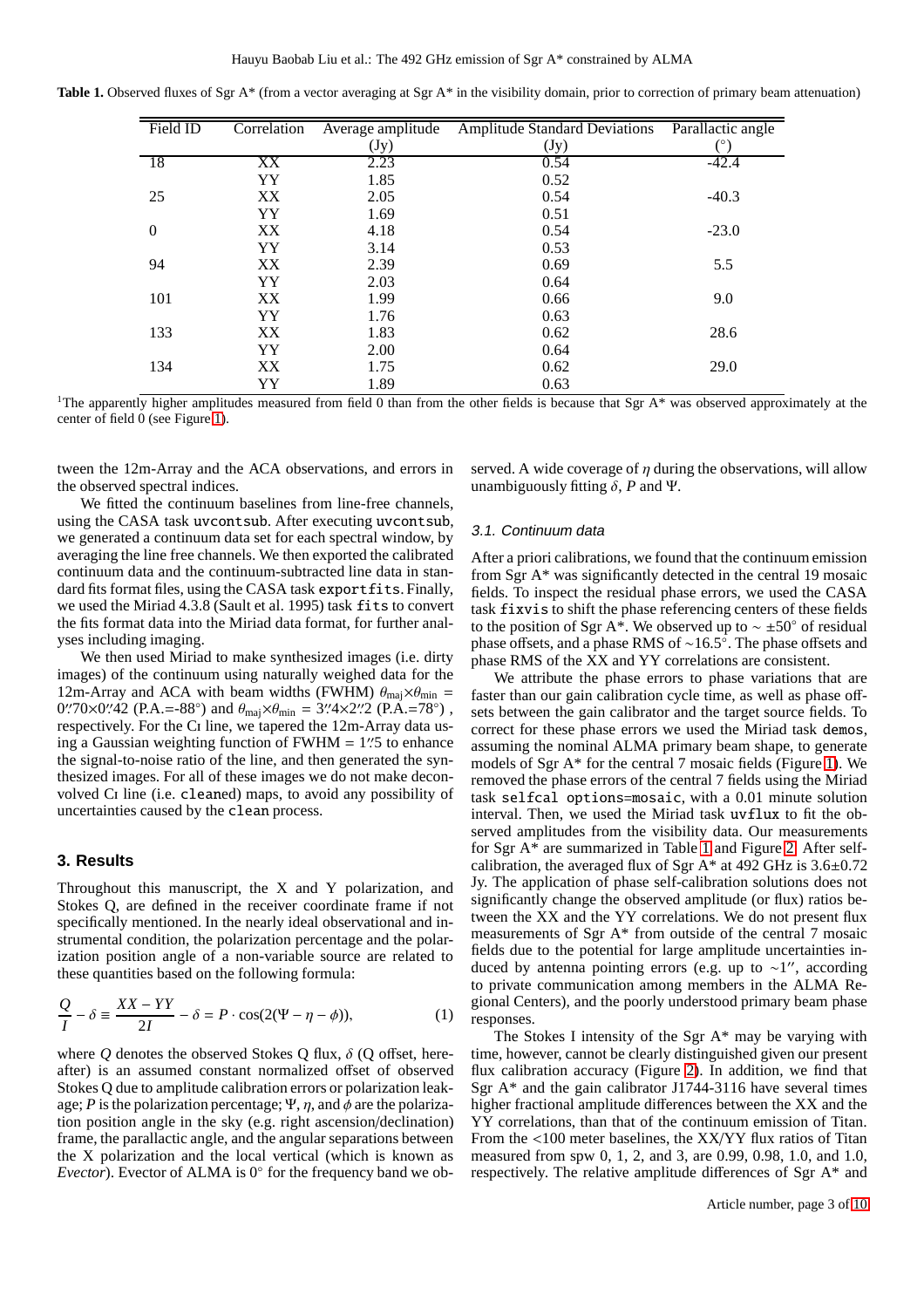J1744-3116 cannot be attributed to decoherence due to phase errors. The observed XX and YY amplitudes of the gain calibrator J1744-3116 can be fitted to Stokes I =  $252$  mJy, with 7.9% $\pm$ 0.9% polarization in position angle P.A. = 4.1° $\pm$ 4.2°, and a constant normalized Stokes Q offset (i.e. Q/I) of −0.02±0.02, which may be caused by amplitude calibration errors or polarization leakage (Figure [3\)](#page-5-0). However, the XX and YY amplitudes of Sgr A\*, obtained from the inner 7 mosaic fields, do not vary smoothly with parallactic angle. To first order, taking the intensity ratio of these two correlations removes the total intensity variations. Plotting the XX to YY intensity ratio versus parallactic angle shows a peak at a parallactic angle of −22◦ , with an intensity ratio close to 1 around parallactic angle +20◦ , From a least square fit to constant polarization position angle, the measured XX to YY intensity ratios for Sgr A\* are consistent with the polarization percentage of ∼14%±1.2% and a position angle of ∼158◦±3 ◦ (Figure [4\)](#page-6-2). For comparison, previously measured polarization position angles at 340 GHz were ~136°-163°, and showed variations on daily timescales (Marrone et al. 2006a). The imperfect fits of Figure [4,](#page-6-2) if not due to calibration issues (more discussion in Section [4\)](#page-6-0), may be attributed to time variation in the polarization percentage and position angles during the period of our ALMA observations. However we cannot easily verify this without observing and calibrating the XY and YX cross correlations. We refer to Bower et al. (2003) and Marrone et al. (2006a) for the observational evidence and discussion of polarization percentage variability at the 230 and the 340 GHz bands. We refer to Eckart et al. (2006), Fish et al. (2009), Zamaninasab et al. (2010) and references therein, for modeling frameworks of the polarized emission.

To determine whether there might be a spurious polarization signal due to the heterogeneity of dishes in the 12m-Array, we split the 12m-Array visibility data into subsets containing only correlation products between the DA antennas, only correlation products between the DV antennas, and a subset containing all correlation products between the DA and the DV antennas. We obtained identical measurements from these three subsets. Therefore, we are convinced that there is no detectable spurious polarizations due to different DA and DV antenna designs. There were only two PM antennas in our 12m-Array observations, so we could not reliably check the cross products independently. Nevertheless, we found that including or not including the PM antennas does not significantly change our measurements. The XX and YY intensity differences of Sgr A\* observed from the four spectral windows are also consistent (Figure [5\)](#page-7-0).

#### <span id="page-4-1"></span>3.2. Spectral line data

We are not aware of any mechanism which can uniformly polarize Ci line emission to a high percentage over our mosaic field of view. Thermal continuum emission of Titan is also not known to be polarized. Therefore, we use these observations to gauge the magnitude of spurious polarization caused by the offset of antenna response in XX and YY, and polarization leakage.

We used the Miriad task imdiff to systematically estimate the multiplicative factor that minimizes the difference between the XX and YY synthesized images of C<sub>I</sub> in a maximum likelihood sense. We note that this multiplicative factor  $(F_{XX}^{CI}(v, t)/F_{YY}^{CI}(v, t))$ , hereafter) can depend on  $v_{lsr}$  and time. To avoid the high noise at the edge of the 12m-Array mosaic field, we limited the derivation of  $F_{XX}^{Cl}(v, t)/F_{YY}^{Cl}(v, t)$  to a box-shaped region containing the most significant  $\overrightarrow{C_1}$  emission. The coordinates of the bottom left and top right corners of this region are R.A. (J2000) =  $17^h 45^m 41^s$ .332, and decl. (J2000)



<span id="page-4-0"></span>**Fig. 1.** The central 7 mosaic field of views of the 12m-Array observations. Black circle shows the field (FWHM) centered on Sgr A\*. Gray circles show the 6 fields which are the nearest to the central one. The diameter of these circles is 12′′ .6. IDs of the fields which are covered in the same target source scan (i.e. a target source scan is defined by a time period bracketed by two scans on gain calibrator), are labeled with the same color. These fields were observed in a time sequence of 18→25→0→94→101→133→134 (see also Figure [2\)](#page-6-1).

 $=-29^{\circ}00'56''.77$  and R.A. (J2000) =17<sup>h</sup>45<sup>m</sup>38°.885, and decl.  $(J2000) = -28°59'56''.77$ , respectively. We verify that using the full images for estimating  $F_{XX}^{CI}(v, t)/F_{YY}^{CI}(v, t)$  does not change the results, although it can change the noise behavior. We also measured the XX to YY amplitude ratio of the 12m-Array continuum observations of Titan, using the same method. The continuum emission from Titan shows a ∼3% intensity difference between the XX and the YY correlations. The XX to YY continuum intensity ratios of both Sgr A\* and Titan are shown in Figure [2.](#page-6-1)

We define  $\int F_{XX}^{CI}(v, t)dv / \int dv = F_{XX}^{CI}(t)$ , and  $\int F_{XX}^{CI}(v, t)dt / \int dv$  $\int dt = F_{XX}^{CI}(v)$ . In practice, we measured  $F_{XX}^{CI}(t) / F_{YY}^{CI}(t)$  of the 12m-Array observations from spectral channels which are dominated by C<sub>I</sub> emission (the case in which it is dominated by absorption is described further below), for each of the target source scans (i.e. every time period bracketed by two adjacent gain calibration scans).  $F_{XX}^{CI}(t) / F_{YY}^{CI}(t)$  for the ACA observations were measured in the same way, but over the entire ACA observing period. We also measured  $F_{XX}^{CI}(v) / F_{YY}^{CI}(v)$  for every 2.5 km s<sup>-1</sup> wide velocity channels, by averaging over all 12m-Array integrations. However, we were not able to obtain a meaningful constraint of  $F_{XX}^{CI}(v) / F_{YY}^{CI}(v)$  from the ACA observations, due to their limited sensitivity. Figure [5](#page-7-0) shows the measured  $F_{XX}^{Cl}(t)$  /  $F_{YY}^{CI}(t)$  and  $F_{XX}^{CI}(v) / F_{YY}^{CI}(v)$  from our observations.

Extended emission from the Ci line is detected in channels over a range of velocities, following a similar velocity field to that of the molecular circumnuclear disk (Guesten et al. 1987; Wright et al. 2001; Liu et al. 2012, 2013, and references therein). Examples of the Ci line velocity channel *synthesized* images from the 12m-Array observations, are given in Figure [6.](#page-10-0) The CI emission will be discussed in more detail in a separate paper (Liu et al. in prep.) However, we found that for several velocity channels around  $v_{lsr}$ ~20 km s<sup>-1</sup>, the extended CI line emission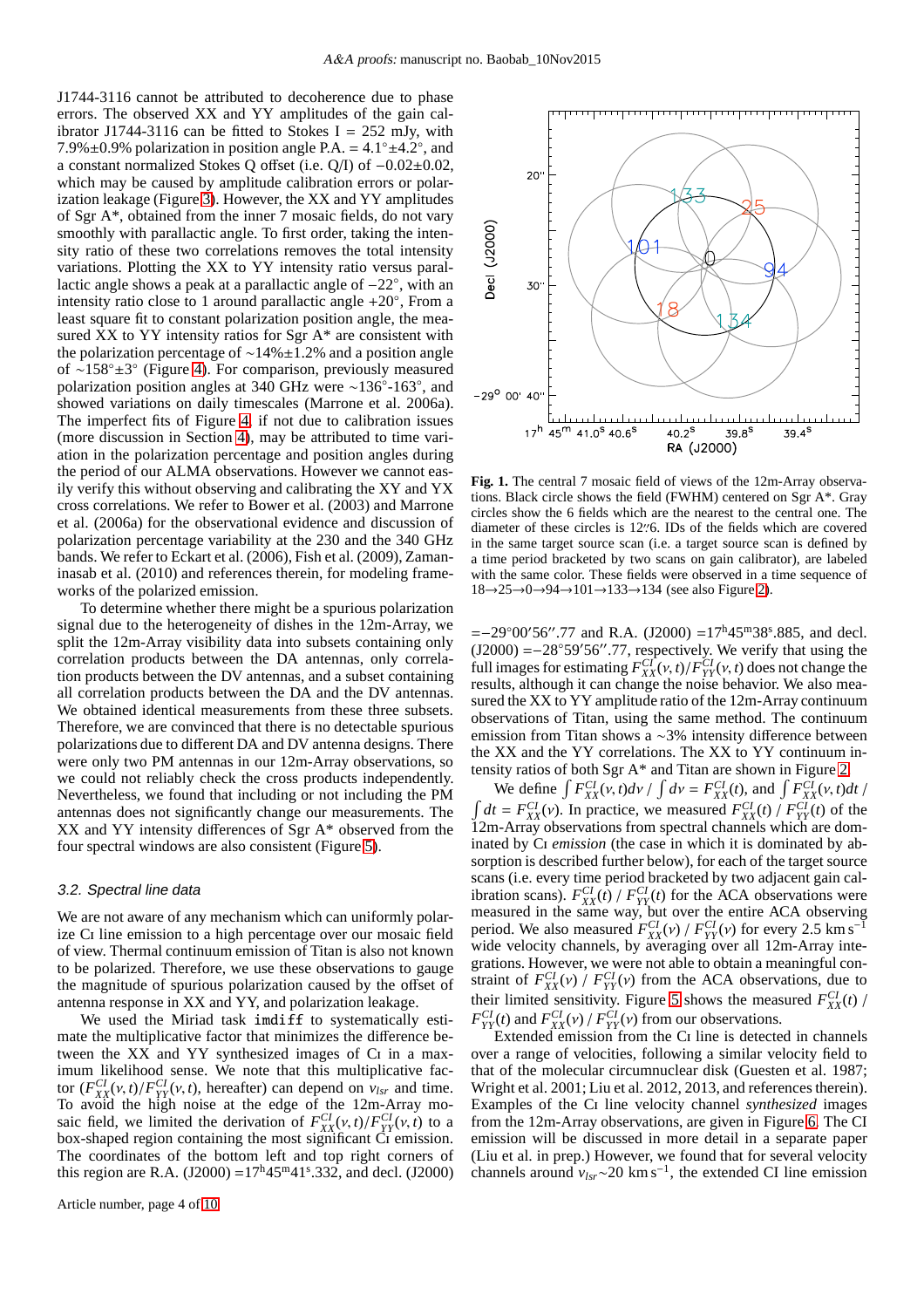

<span id="page-5-0"></span>**Fig. 3.** Fittings of the (XX-YY)/I intensity ratio of quasar J1744-3116, to determine polarization percentages and polarization position angles. The best fits of polarization percentage, polarization position angle (in the receiver frame; P.A.), and a constant normalized Stokes Q offsets (Q offset), are provided in the upper left of each panel, which are represented by a black curve. For each observed frequency, errors of fitted quantities were determined by one standard deviation of fittings of 1000 random realizations of noisy data. Gray lines in each panel plot every 100 of the random realizations.

from the Galactic center is nearly completely absorbed by foreground gas. In these channels, the dominant feature is absorption against the continuum emission of Sgr A\*, which is not spatially resolved by our observations.

At the same velocity as the absorption we detect a local maximum of  $F_{XX}^{CI}(v)$  /  $F_{YY}^{CI}(v)$  (Figure [5\)](#page-7-0). The local peak value of  $F_{XX}^{CI}(v)$  /  $F_{YY}^{CI}(v)$  is ~1.3 (or 0.11 in logarithm). This peak value of  $F_{XX}^{CI}(v)$  /  $F_{YY}^{CI}(v)$  is consistent within  $1\sigma$  with the XX and YY continuum intensity ratio of Sgr A\*, measured from the inner 7 fields mosaic of the 12m-Array observations. In fact, the three most prominent absorption line features of Ci against the continuum emission of the Sgr A\*, consistently present a deeper absorption in XX correlation than in YY (Figure [7\)](#page-7-1). In the ACA observations, the difference of the absorption line intensities between the XX and the YY correlations, are lower than the  $1\sigma$ noise level of the ACA observations.

 $F_{XX}^{CI}(v)$  /  $F_{YY}^{CI}(v)$  is close to 1 in the remaining velocity channels with significant emission. The standard deviation of  $F_{XX}^{CI}(v)$  /  $F_{YY}^{CI}(v)$ ,  $\sigma_{v}^{CI}$ , measured from velocity channels away

from  $v_{lsr} = 20 \text{ km s}^{-1}$  (Figure [5\)](#page-7-0), is 0.043. For the velocity range in which we significantly detected Ci, the value of  $\left[\frac{\text{Max}(F_{XX}^{CI}(v) / F_{YY}^{CI}(v)) - \text{Mean}(F_{XX}^{CI}(v) / F_{YY}^{CI}(v))\right]/\sigma_{V}^{CI}}{V}$  is 7.8 (Figure [5\)](#page-7-0). We have visually inspected the  $\overline{XX}$  and  $\overline{YY}$  intensity maps  $(I^{XX}(v, t), I^{YY}(v, t))^2$  $(I^{XX}(v, t), I^{YY}(v, t))^2$ , and the residual  $R(v, t) \equiv I^{XX}(v, t)$  - $(F_{XX}^{\tilde{C}I}(v, t) / F_{YY}^{\tilde{C}I}(v, t)) \times I^{YY}(v, t)$ . Based on the statistics of pixel values and the visual inspection of images, we found that  $R(v, t)$ , and its time integration, are consistent with thermal noise. On the other hand, we found that for spectral channels away from  $v_{lsr}$ ~20 km s<sup>-1</sup>,  $I^{XX}(v, t)$  −1.3×*I<sup>YY</sup>*( $\dot{v}$ , *t*) presents significant (i.e.  $>3\sigma$ ) features of over subtraction.

Figure [5](#page-7-0) and [7](#page-7-1) may be understood considering the radiative transfer equation  $T_b = (T_{ex} - T_{bg})(1 - e^{-\tau})$ , where  $T_b$  is the observed Ci brightness temperature,  $T_{ex}$  is the gas excitation temperature,  $T_{bg}$  is the background brightness temperature, and  $\tau$  is the optical depth of gas. For the foreground Ci absorption against the continuum emission of Sgr A<sup>\*</sup>, it is safe to assume that  $T_{ex}$ 

<span id="page-5-1"></span><sup>&</sup>lt;sup>2</sup> Here  $I^{XX,YY}$  (v, t) refers to the intensity maps taken at a specific time *t*, rather than time variation of intensity at any specific position.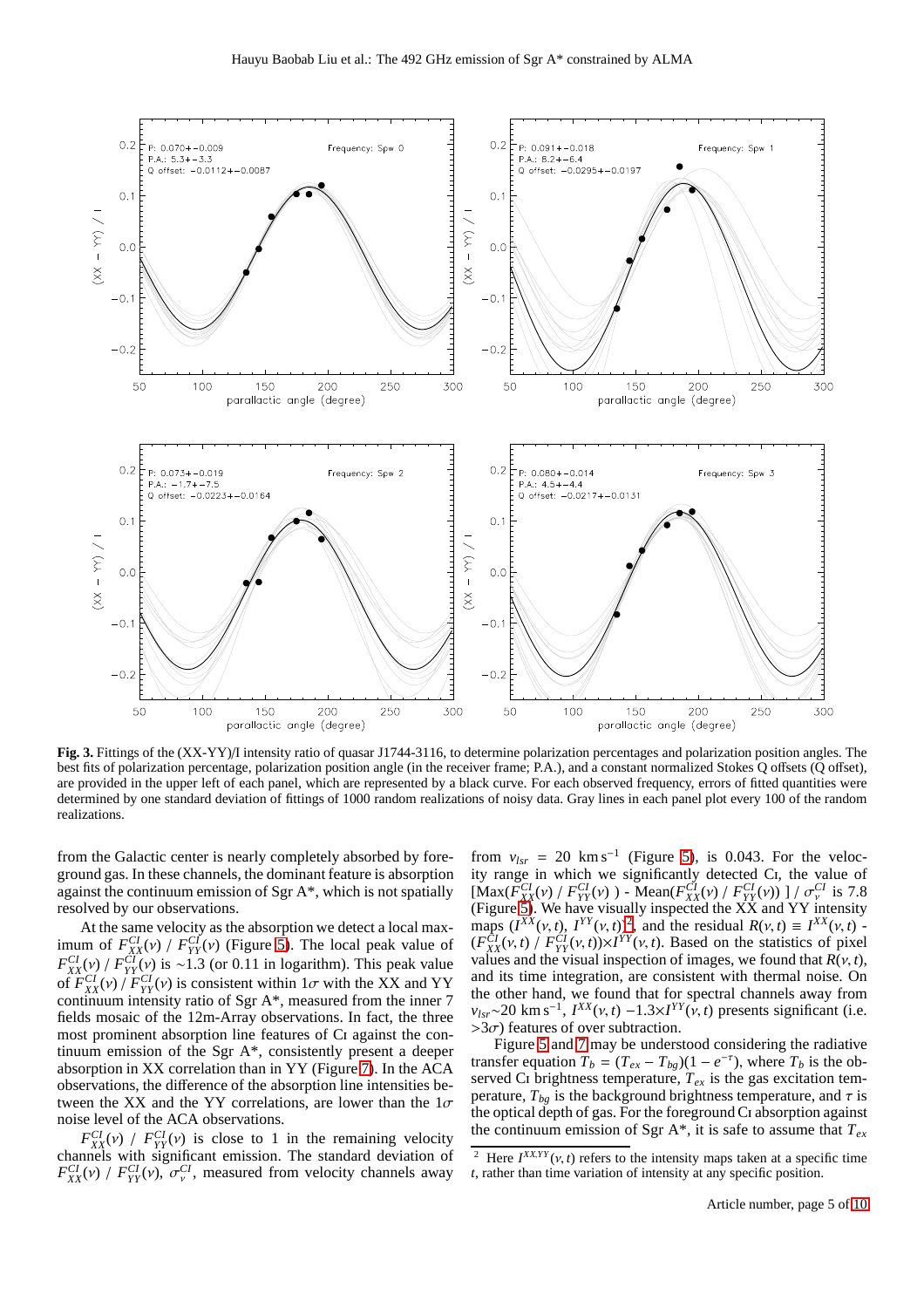

<span id="page-6-1"></span>**Fig. 2.** *Top* :– Fluxes of Sgr A\*, measured from images made using only the inner 7 12m-Array mosaic fields, and the flux of Sgr A\* from an average of the ACA observations, are both plotted against time. Error bars in the horizontal direction represent the scan duration. Vertical error bars in the upper panel include both the uncertainty on the pointing ( ∼1 ′′) and the uncertainty on the primary beam response function. The vertical error bar of the ACA data additionally includes a potential 20% absolute flux calibration uncertainty, relative to the 12m-Array observations. Horizontal error bars for the continuum data of the 12m-Array observations are shorter than the symbol size. *Bottom :–* The intensity ratio between the XX and the YY intensity maps derived from the continuum and the Ci line observations are plotted against time. Filled black and green symbols show the 12m-Array measurements from Sgr A\* and Titan, respectively. Errors are negligibly small for the snapshot on field 0, which is centered on Sgr  $A^*$  (see Figure [1\)](#page-4-0). The C<sub>I</sub> line measurements are averages from high S/N spectral channels (see also Figure [5\)](#page-7-0). Their vertical error bars are given by  $\pm 1$  standard deviations of the intensity ratio, which were derived from those high S/N spectral channels.

is negligible, and the gas optical depth  $\tau$  is identical for the orthogonal linear polarizations X and Y. The assumption of the identical gas optical depth  $\tau$  for the X and Y polarizations can be supported by the observed XX/YY∼1 from emission line (Figure [5\)](#page-7-0). Therefore, the Ci absorption line ratio of the XX and YY correlations, is expected to be nearly identical to the XX/YY flux ratio of the continuum emission of Sgr A\*.

#### <span id="page-6-0"></span>**4. Discussion**

The significant difference between the XX and YY correlations can be used to make a reliable determination of Stokes Q at 492 GHz. However, lacking the cross-correlations XY and YX which were not sampled in these observations, we are not able to determine Stokes U. Nevertheless, the ALMA observations give a meaningful lower limit on the linear polarization continuum emission from Sgr A\* at this highest frequency that has been studied in polarization there with any submillimeter bands available on interferometer arrays to date.. The maximum of the



<span id="page-6-2"></span>**Fig. 4.** The normalized intensity difference of the XX and YY correlations of Sgr A\*, observed by the ALMA 12m-Array (symbols), and a black curve representing our best fit to these data. The constant polarization percentage and polarization position angle obtained from our best fit model are  $14\% \pm 1.2\%$  and  $158^\circ \pm 3^\circ$ , respectively. Gray curves show 50 independent random realizations of models with constant polarization percentage and polarization position angle, which characterize the error bars we give. We caution that these quantities are not fully constrained without the measurements of the XY and YX correlations.

intensity differences between the XX and the YY correlations observed from the ∼492 GHz continuum emission of Sgr A\* (diff( $I_{XX,YY}^{cont}$ ), hereafter), implies a ~14%±1.2% lower limit on its polarization percentage.

Potential causes of the observed diff(*I*<sub>XX,*YY*</sub>) are synchrotron emission from ionized gas close to Sgr A<sup>\*</sup> (Falcke et al. 1998; Aitken et al. 2000; Bower et al. 2001, 2003; Marrone et al. 2006a; Bromley et al. 2001; Liu et al. 2007; Huang et al. 2009), or instrumental effects including (1) beam squint, (2) relative drifts of instrumental gain amplitude between the XX and YY correlations, (3) phase decoherence for a certain polarization, and (4) primary beam polarization. As addressed in Section [2,](#page-2-0) we find no evidence that the decoherence due to phase errors can lead to the differences of intensities measured by the XX and YY correlations. In addition, our analysis of the Ci line emission has ruled out the possibilities that the relative drifts of instrumental gain amplitude as well as the effects of phase decoherence can lead to the observed diff( $I_{XX,YY}^{cont}$ ) in continuum emission (Section [3.2\)](#page-4-1). Beam squint does not apply to the observations on the cen-tral field (field 0, see Figure [1\)](#page-4-0). The observed diff( $I_{XX,YY}^{cont}$ ) from the other mosaic fields also appears too big to be explained by beam squint, unless the actual primary beam response functions of the ALMA antennas seriously deviate from the present understanding. Nevertheless, the comparisons of the diff(*I*<sub>XX,*YY*</sub>) taken from the pairs of fields (18, 25), (94, 101), and (133, 134), which were observed closely in time, empirically provide a limit on the scale of beam squint effects (Figure [2\)](#page-6-1). On the other hand, each two exposures of these three pairs of fields show rather consistent diff( $I_{XX,YY}^{cont.}$ ), which may indicate that there is no significant variation of polarization on the very short timescales probed by their time separations. Primary beam polarization cannot explain the observed highest diff( $I_{XX,YY}^{cont.}$ ) from the central field (i.e. Field 0, see Figure [2\)](#page-6-1), and cannot explain the frequency dependence of  $F_{XX}^{CI}(v)$  /  $F_{YY}^{CI}(v)$  (Figure [5\)](#page-7-0). We are not aware of other instru-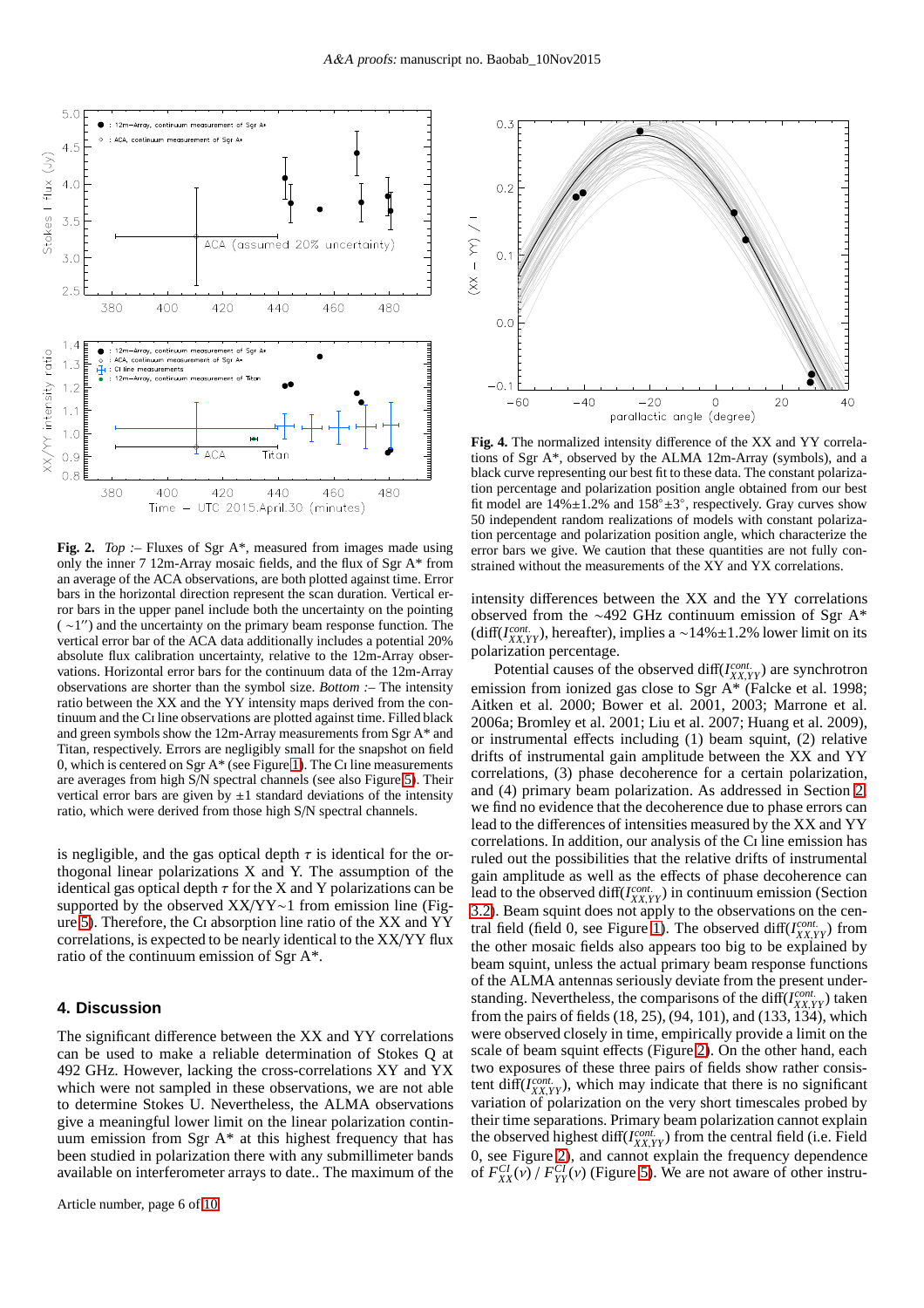

<span id="page-7-0"></span>**Fig. 5.** Top panel shows the derived intensity ratio between the XX and the YY correlations  $(F_{XX}^{CI}(v)/F_{YY}^{CI}(v))$  from C<sub>I</sub> line velocity channel *synthesized* image, as a function of  $v_{lsr}$ . We overplotted the XX and YY intensity ratios derived from the continuum data of the inner 7 12m-Array mosaic fields (dashed lines, color coding the four spectral windows). The large scattering in the redshifted and blueshifted ends are because we did not detect Ci emission or absorption and therefore fittings of  $F_{XX}^{CI}(v)/F_{YY}^{CI}(v)$  did not converge. We performed linear regression for the high S/N spectral channels, and derived the  $\pm 1$  standard deviation ( $\sigma_{v}^{CI}$ ) of the differences from the regression line. Results of linear regression is shown by light blue symbols. We plot  $(F_{XX}^{CI}(v)/F_{YY}^{CI}(v)) / (\sigma_v^{CI})$  in the bottom panel.

mental defects which can cause similar effects, and consider polarized synchrotron emission as the most probable explanation for the diff( $I_{XX,YY}^{cont.}$ ) we measured from Sgr  $\overline{A}^*$ .

The ∼14%±1.2% polarization percentage and 158◦±3 ◦ polarization position angle of the continuum emission of Sgr A\* appear realistic when compared with previous (sub)millimeter observations at other frequency bands (Aitken 2000, Bower et al. 2003, 2005, Marrone et al. 2006a, 2007), despite the large time separations of these observations (Figure [8,](#page-8-1) [9\)](#page-9-0). In particular, Marrone et al. (2007) reported the fitted intrinsic polarization position angle  $\chi_0 = 167^\circ \pm 7^\circ$  and the rotation measure RM= $(-5.6\pm0.7)\times10^5$  rad m<sup>-2</sup>, which inplies a  $155^{+9\circ}_{-8}$  polarization position angle at 492 GHz. This is consistent with our new measurement of polarization position angle within  $1\sigma$ . Least



<span id="page-7-1"></span>Fig. 7. The C<sub>I</sub> line spectra taken from a single synthesized beam area surrounding the Sgr A\*. Blue and red lines present the XX and YY polarizations.

square fitting of our measured polarization position angle at 492 GHz, together with the records provided by Bower et al. (2003, 2005), Macquart et al. (2006), and Marrone (2006a, 2007), yield  $\chi_0$ =167°±7°, and RM of (-4.9±1.2)×10<sup>5</sup> rad m<sup>-2</sup>, which essentially cannot be distinguished from the aforementioned fitting results of Marrone et al. (2007), and the results of  $\chi_0 = 168^\circ \pm 8^\circ$  and RM= $(-4.4\pm0.3)\times10^5$  rad m<sup>-2</sup> given by Macquart et al. (2006). We note that there is a discrepancy between the intrinsic polarization position angle determined with millimeter and submillimeter band observations, and that determined with near infrared observations (Eckart et al. 2006; Shahzamanian et al. 2015). Assuming a thin Keplerian rotating disk geometry of the accretion flow, and the toroidal magnetic field perpendicular to the rotating axis, this nearly 90◦ flip of polarization position angle may be interpreted by the spatially (projected) shifted dominant polarization emission area, when the observations move gradually from the optically thicker (low frequency) to the optically thinner (high frequency) regime (e.g. Bromley et al. 2001; Liu et al. 2007; Huang et al. 2009). Therefore, at which exact frequency the 90◦ polarization position angle flip occurs, will provide a particular important constraint on the property of the accretion flow model. By comparing the Stokes I flux we detected at 492 GHz with the previous observations at lower frequencies (Marrone et al. 2006b), we found that the 492 GHz emission is very likely to be in the transition from the optically thick to the optically thin regime of the spectrum. Our 492 GHz measurement does not yet present the suggested 90◦ flip of polarization position angle, which may suggest that the blueshifted side of the accretion flow does not yet fully dominate the polarized emission at this observing frequency (Huang et al. 2009). Nevertheless, our observing frequency may not be high enough to research the turning point of polarization position angle, which is expected to be >1 THz in some recent radiative transfer modelings (Liu et al. 2007; Huang et al. 2009). In addition, the comparison of the Stokes I fluxes is subject to the large time separations of those measurements. Therefore, whether our 492 GHz observations were indeed probing the optically thin regime is uncertain. Resolving the nature of this discrepancy will require future coordinated monitoring observations.

We point out that the polarization position angle observed in the 230 GHz band is reported to present a larger time variability than that observed in the 340 GHz band (see also Figure [8\)](#page-8-1). Bower et al. (2005) favored an interpretation in which the variation is attributed to variations in the medium through which the polarization propagates (i.e. the variation of rotation measure), and thereby proposed a scenario of a hot and turbulent accretion flow. On the contrary, Marrone et al. (2007) argued that the ob-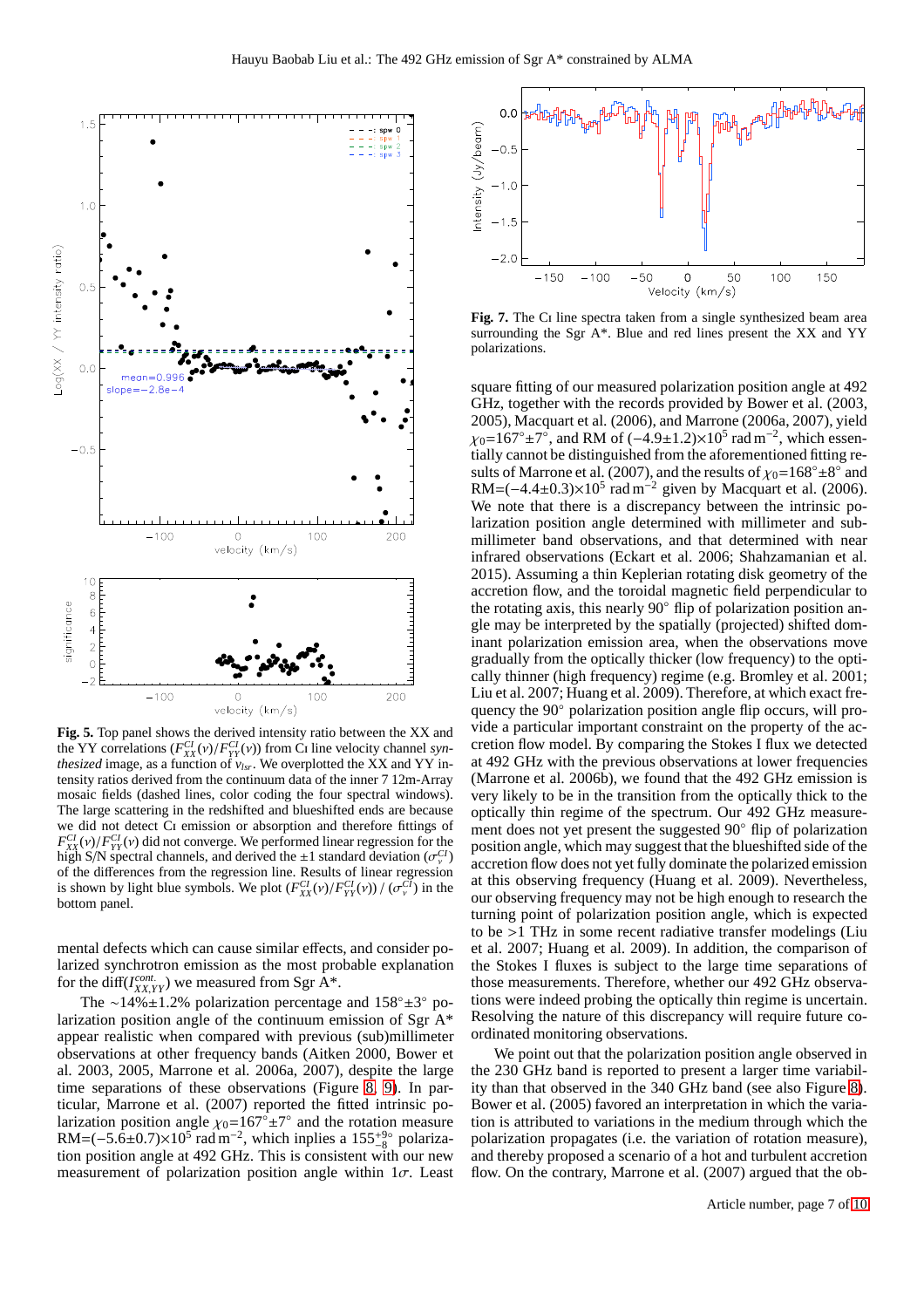served time variation of the polarization position angle is more likely due to the variation of the emission source. Since we only have a single epoch of observations at 492 GHz, it is probable that the consistency of our observed polarization position angle with the extrapolation of the previous observations is merely a coincidence. We cannot yet distinguish between these two proposed scenarios, which require future multi-epoch observations. We note, however, that these two scenarios are not mutually exclusive.

As indicated in recent studies, Sgr A\* is believed to be the source for the major events episodically along with large flares emitting luminosity up to  $10^{41-42}$  erg s<sup>-1</sup>. The time-interval between these events is about 100 year suggested by the front of fluorescent X-ray propagating away from Sgr A\* (Ponti et al. 2010; Clavel et al. 2013). Such extraordinary X-ray flares are also expected from the statistical analysis of the flux-density fluctuations observed in the past decades in the near IR band (Witzel et al 2012). In comparison to the measurements made about 10 years ago, our new measurements of the rotation measure with the ALMA may imply that both the accretion rate to and the magnetic configuration around Sgr A\* have not been significantly changed in the past decade. No extraordinary flares have been found from the monitoring programs in multiple wavelengths from radio, submillimeter, IR and X-ray launched in the past decade. Our current results may be expected given this inactivity. We note that the total flux may have varied by ∼50% during our observations (see Figure [2\)](#page-6-1). This might also result from pointing errors or other calibration problems in these observations. More frequent calibrations in future observation will be more robust for addressing this point.

Finally, our simple analysis technique may also be applied to ALMA observations of quasars used for gain calibrations, in order to generate a large database of rotation measures. A similar technique has been used to estimate rotation measure of PKS 1830-211. For details see Martí-Vidal et al. (2015).

## <span id="page-8-0"></span>**5. Conclusions**

We have performed Band 8 (479-482 GHz; 489-493 GHz) mosaic observations towards the Galactic center, using the ALMA 12m-Array and the ACA. The observed Stokes I flux of Sgr A\* at 492 GHz is 3.6±0.72 Jy. We found that the continuum emission of Sgr A\*, and the Ci absorption line against Sgr A\*, exhibit substantial intensity differences between the XX and the YY correlations. However, the XX and YY intensities of the Ci line emission are essentially identical, at all velocity channels for which there is significant emission and over the entire time period of the 12m-Array observations. The maximum value of the observed intensity differences from Sgr A\* implies a ∼14%±1.2% lower limit on the polarization percentage. A comparable or higher polarization percentage of the continuum emission of Sgr A\* is expected from prior observations at other frequencies (Bower et al. 2003, 2005). The intrinsic polarization position angle we derived from the observed XX to YY intensity ratios is ∼167◦ , which is surprisingly, in good agreement with the polarization position angles reported by the SMA observations at 230-340 GHz about one decade ago (Marrone et al. 2006a, 2007). Therefore, we attribute the observed intensity differences to linearly polarized synchrotron emission from hot ionized gas immediately surrounding Sgr A\*. We found that the polarization percentage at our observing frequency may be varying over the time period of our 12m-Array observations. Improved constraints on polarization will require new measurements that include the XY and YX correlations. We also detected 7.9% $\pm$ 0.9% polarization in



<span id="page-8-1"></span>**Fig. 8.** The observed polarization position angle of Sgr A\* at 492 GHz is compared with prior data from Aitken et al. (2000), Bower et al. (2003, 2005), the mean of Macquart et al. (2006), and Marrone et al. (2006a, 2007). The polarization position angles of the Macquart et al. (2006) data were unwrapped by −180◦ . We overplot the mean fitted intrinsic polarization position angle the and rotation measure by Marrone et al. (2007), and the updated fit including our measurement at 492 GHz. Gray curves show  $50$  independent random realizations which characterize our fitting errors. We note that our fitting error is not well defined because our observations did not include the XY and YX cross correlations. We omit error bars due to the crowded data points. However, we note that the scattering of data points due to actually observed time variations (e.g. Bower et al. 2005, Marrone et al. 2006a, 2007), is more significant than the measurement errors. Therefore, the data we present in this figure are adequate for providing a sense of uncertainties in rotation measure. The same arguments are also applied to Figure [9.](#page-9-0)

position angle P.A. =  $4.1^\circ \pm 4.2^\circ$  from the gain calibration quasar J1744-3116, which was observed at the same night with Sgr  $A^*$ .

*Acknowledgements.* We thank our referee for the very precise and useful opinions. HBL thanks ASIAA for support. HBL thanks Yu-Nung Su for the help when organizing the observational proposal; and thanks Lei Huang for some basic discussion made in 2004-2006. This paper makes use of the following ALMA data: ADS/JAO.ALMA 2013.1.00071.S. ALMA is a partnership of  $ESO$ (representing its member states), NSF (USA) and NINS (Japan), together with NRC (Canada) and NSC and ASIAA (Taiwan), in cooperation with the Republic of Chile. The Joint ALMA Observatory is operated by ESO, AUI/NRAO and NAOJ. We thank Aaron Evans and Todd Hunter for providing information about ALMA primary beams. We thank Shin'ichiro Asayama, Ted Huang, Hiroshi Nagai, Dirk Petry, George Moellenbrock and Charles Hull for providing clarification on the ALMA feed orientation.

### **References**

- Aitken, D. K., Greaves, J., Chrysostomou, A., et al. 2000, ApJ, 534, L173
- Bower, G. C., Backer, D. C., Zhao, J.-H., Goss, M., & Falcke, H. 1999a, ApJ, 521, 582
- Bower, G. C., Falcke, H., & Backer, D. C. 1999b, ApJ, 523, L29
- Bower, G. C., Wright, M. C. H., Backer, D. C., & Falcke, H. 1999c, ApJ, 527, 851
- Bower, G. C., Wright, M. C. H., Falcke, H., & Backer, D. C. 2001, ApJ, 555, L103
- Bower, G. C., Falcke, H., Sault, R. J., & Backer, D. C. 2002, ApJ, 571, 843
- Bower, G. C., Wright, M. C. H., Falcke, H., & Backer, D. C. 2003, ApJ, 588, 331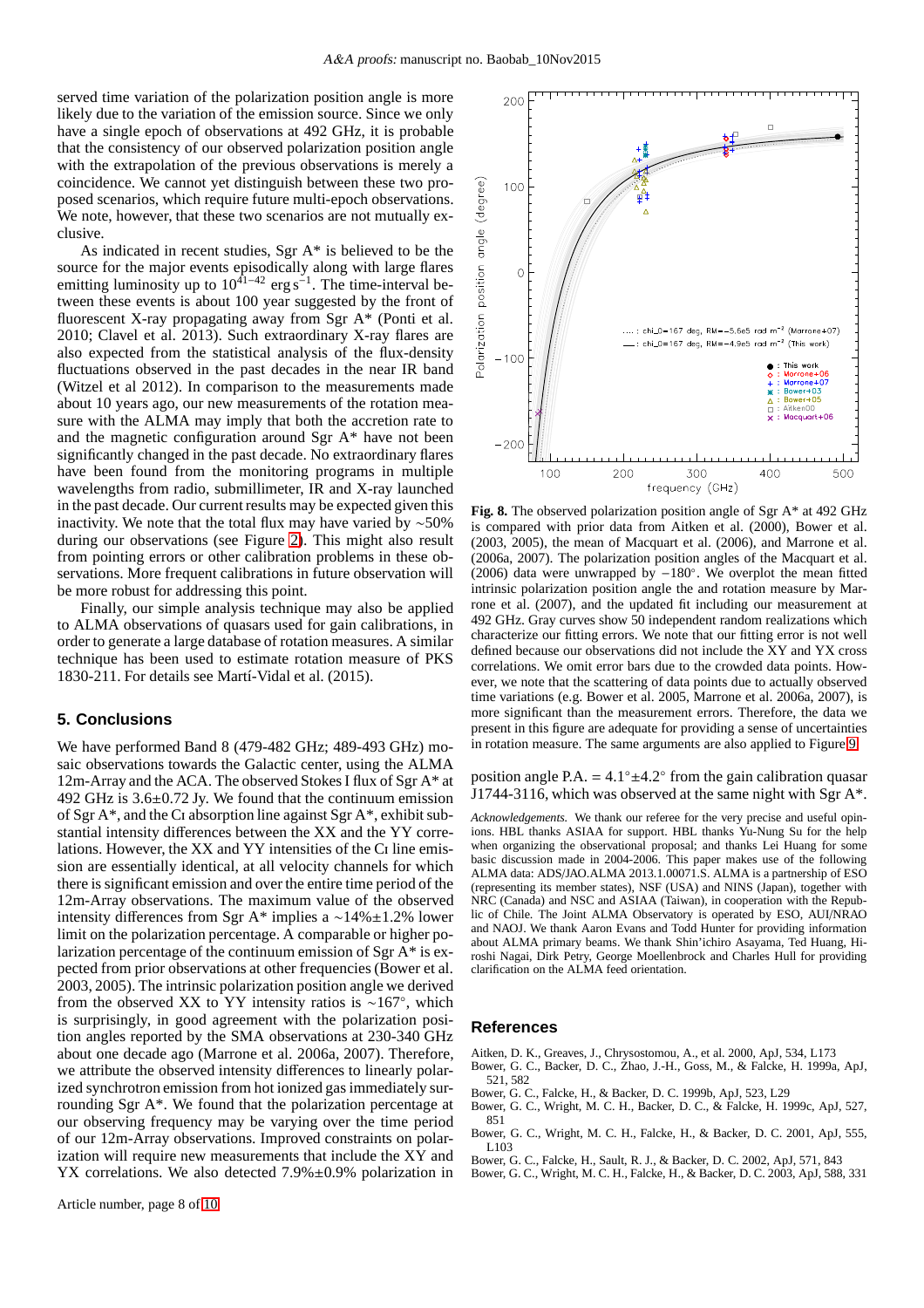

<span id="page-9-0"></span>**Fig. 9.** The observed polarization percentage of Sgr A\* at 492 GHz is plotted with prior data from Aitken et al. (2000), Bower et al. (2003, 2005), the mean of Macquart et al. (2006), and Marrone et al. (2006a, 2007). We overplot the power-law models with indices of 1.0, 2.0, 2.5 and 4, which were presented by Bower et al. (2003) with dashed lines.

- Bower, G. C., Falcke, H., Wright, M. C., & Backer, D. C. 2005, ApJ, 618, L29
- Bromley, B. C., Melia, F., & Liu, S. 2001, ApJ, 555, L83
- Clavel, M., Terrier, R., Goldwurm, A., et al. 2013, A&A, 558, A32
- Eckart, A., Schödel, R., Meyer, L., et al. 2006, A&A, 455, 1
- Falcke, H., Goss, W. M., Matsuo, H., et al. 1998, ApJ, 499, 731
- Falcke, H., & Markoff, S. 2000, A&A, 362, 113
- Falcke, H., Markoff, S., & Bower, G. C. 2009, A&A, 496, 77
- Fish, V. L., Doeleman, S. S., Broderick, A. E., Loeb, A., & Rogers, A. E. E. 2009, ApJ, 706, 1353
- Flett, A. M., & Murray, A. G. 1991, MNRAS, 249, 4P
- Ghez, A. M., Salim, S., Hornstein, S. D., et al. 2005, ApJ, 620, 744
- Gillessen, S., Eisenhauer, F., Trippe, S., et al. 2009, ApJ, 692, 1075
- Guesten, R., Genzel, R., Wright, M. C. H., et al. 1987, ApJ, 318, 124
- Huang, L., Liu, S., Shen, Z.-Q., et al. 2009, ApJ, 703, 557
- Johnson, M. D., Fish, V. L., Doeleman, S. S., et al. 2015, Science, 350, 1242
- Liu, S., Qian, L., Wu, X.-B., Fryer, C. L., & Li, H. 2007, ApJ, 668, L127
- Liu, H. B., Hsieh, P.-Y., Ho, P. T. P., et al. 2012, ApJ, 756, 195
- Liu, H. B., Ho, P. T. P., Wright, M. C. H., et al. 2013, ApJ, 770, 44
- Macquart, J.-P., Bower, G. C., Wright, M. C. H., Backer, D. C., & Falcke, H. 2006, ApJ, 646, L111
- Marrone, D. P., Moran, J. M., Zhao, J.-H., & Rao, R. 2006a, ApJ, 640, 308
- Marrone, D. P., Moran, J. M., Zhao, J.-H., & Rao, R. 2006b, Journal of Physics Conference Series, 54, 354
- Marrone, D. P., Moran, J. M., Zhao, J.-H., & Rao, R. 2007, ApJ, 654, L57
- Martí-Vidal, I., Muller, S., Vlemmings, W., Horellou, C., & Aalto, S. 2015, Science, 348, 311
- McMullin, J. P., Waters, B., Schiebel, D., Young, W., & Golap, K. 2007, Astronomical Data Analysis Software and Systems XVI, 376, 127
- Muñoz, D. J., Marrone, D. P., Moran, J. M., & Rao, R. 2012, ApJ, 745, 115
- Ponti, G., Terrier, R., Goldwurm, A., Belanger, G., & Trap, G. 2010, ApJ, 714, 732
- Sault, R. J., Teuben, P. J., & Wright, M. C. H. 1995, Astronomical Data Analysis Software and Systems IV, 77, 433
- Sault, R. J., & Macquart, J.-P. 1999, ApJ, 526, L85
- Shahzamanian, B., Eckart, A., Valencia-S., M., et al. 2015,A&A, 576, A20
- Schödel, R., Ott, T., Genzel, R., et al. 2002, Nature, 419, 694
- Witzel, G., Eckart, A., Bremer, M., et al. 2012, ApJS, 203, 18
- Wright, M. C. H., Coil, A. L., McGary, R. S., Ho, P. T. P., & Harris, A. I. 2001, ApJ, 551, 254
- Yuan, F., & Narayan, R. 2014, ARA&A, 52, 529
- Zamaninasab, M., Eckart, A., Witzel, G., et al. 2010, A&A, 510, A3
- Zhao, J.-H., Young, K. H., Herrnstein, R. M., et al. 2003, ApJ, 586, L29
- Zhao, J.-H., Herrnstein, R. M., Bower, G. C., Goss, W. M., & Liu, S. M. 2004, ApJ, 603, L85